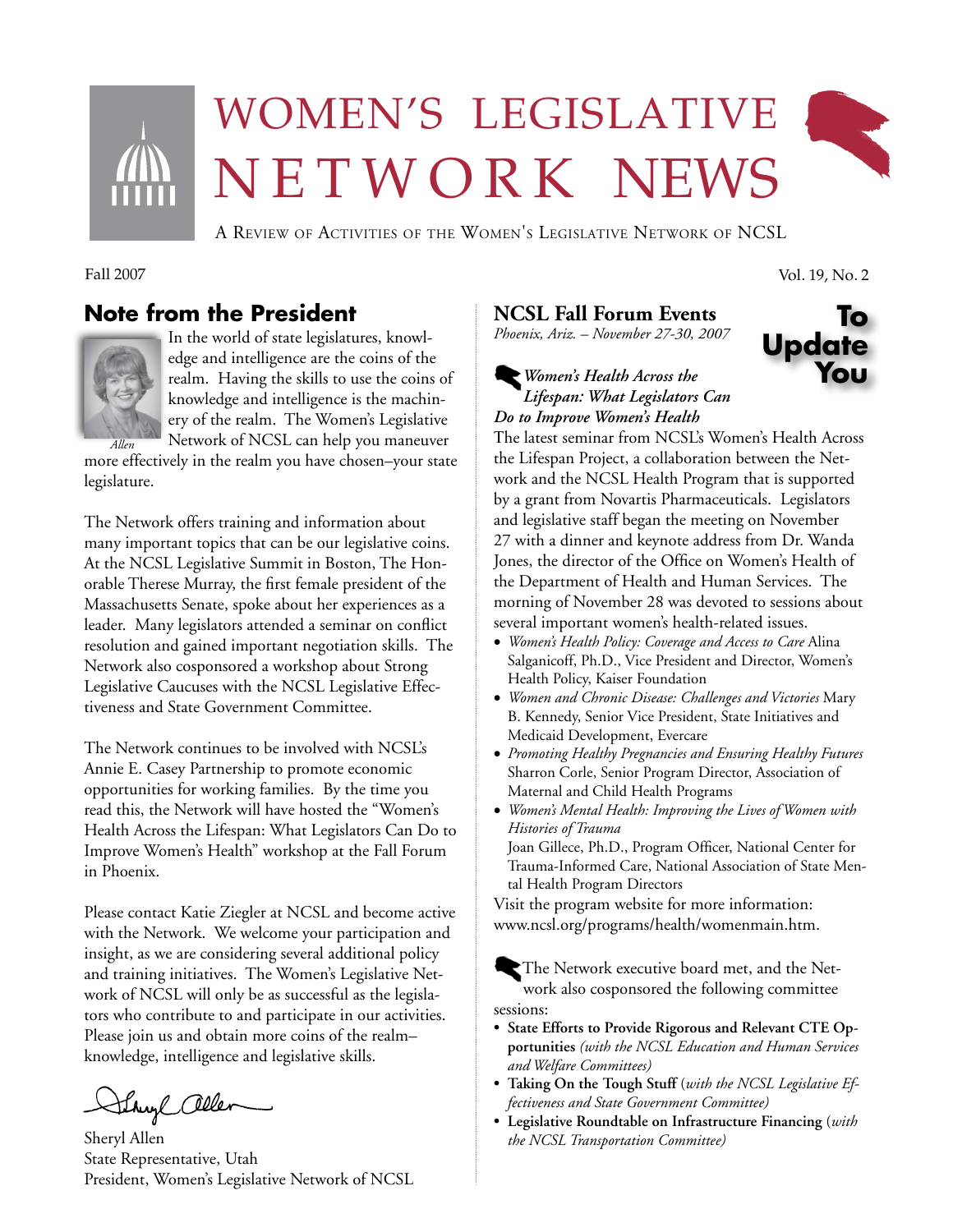#### **How Do You Resolve Conflict? Are You a Turtle or a Shark?**

Former Delaware State Senator and Network President Dr. Myrna Bair**,** the director of the Women's Leadership Development Program at the University of Delaware, facilitated this workshop. Participants took the Thomas-Kilmann Conflict Mode Instrument, which assesses an individual's behavior in conflict situations and assigns a score based on preferences among the five defined modes of handing conflict.

Dr. Bair emphasized that there is no "correct" score and that, although some people show a strong preference for one mode above all others, many scores show a mix. Participants discussed the advantages and disadvantages of each mode and discussed situations where one mode may be more effective than others. They also discussed ways to recognize and work with another's preferred mode during conflict situations.

#### **Inaugural Reception for Incoming Network President, Representative Sheryl Allen, Utah**

The reception was made possible thanks to the generous sponsorship of Avon Products Inc.; The Cosmetic, Toiletry & Fragrance Association; Energy*Solutions;* Equipment Leasing and Finance Association; General Motors Corporation; Mary Kay Inc.; Novartis Pharmaceuticals; Procter & Gamble Company; SelectHealth; Utah Education Association; and Utah Medical Association.

#### **The Creative Economy Advantage: How States Are Cashing in on Culture**

*Cosponsored with the NCSL Labor and Economic Development Committee* Panelists from Americans for the Arts and the New England Foundation for the Arts discussed how states can develop their creative economies and entice knowledge-based workers and jobs.

#### **Network Leadership Lunch, Business Meeting and Elections**

*Cosponsored with the Center for American Women and Politics, the Center for Women Policy Studies, Women in Government and the Women Legislators' Lobby*

At the business meeting, Representative Sheryl Allen, Utah, was elected president and Representative Peggy Welch, Indiana, was elected vice president. The proposed change to the Network bylaws, adding the position of president-elect, was approved.



After lunch, Massachusetts Senate President Therese Murray spoke about her experiences as the first woman to hold that position and her career in politics. Among her proudest accomplishments was passage of the Catastrophic Illness in Children Relief Fund, one of only two such programs in the country. The fund provides financial assistance to Massachusetts families who are faced with expenses beyond their means during a child's illness and recovery.

*Murray*

Senator Murray also played a key role in drafting and passing health care reform, making Massachusetts the first state to mandate health coverage for all residents. The senator admitted that developing an effective leadership style is challenging. She shared this advice: "Keep your drive and determination to succeed. If there's something that you really want to succeed, remember that any roadblock can be overcome. Having a good network of friends and colleagues is critical. We all need a support system, and just by being here today, we are expanding and strengthening our system. It's because of women like you that we'll continue to overcome challenges and achieve new heights of success."



**Events at the NCSL Legislative Summit Boston — August 5-9, 2007**

*Visit the Network Legislative Summit website, www.ncsl.org/programs/wln/AMevents2007.htm for extended summaries, PowerPoint slides and more!*

#### **Walk for Wellness**

More than 125 Legislative Summit attendees gathered at the Hatch Shell on the Charles River Esplanade for the second annual NCSL Walk for Wellness, organized by the National Asian Pacific American Caucus of State Legislators, the National Black Caucus of State Legislators, the National Caucus of Native American State



Legislators, the National Hispanic Caucus of State Legislators and the Women's Legislative Network of NCSL.

The walk was dedicated to raising awareness about the importance of eliminating health disparities in minority and underserved populations. All

participants completed the 5-kilometer course and had a great time, despite the late-breaking rain. Special thanks to the Walk for Wellness sponsors: the American Beverage Association; the American Cancer Society; the American Diabetes Association; HIMSS; Kaiser Permanente; Kraft; Mars, Incorporated; Nestle Waters North America; and Novartis.

#### **Strong Legislative Caucuses**

*Cosponsored with the NCSL Legislative Effectiveness and State Government Committee* Former Kansas State Senator and Network President Lana Oleen moderated a panel discussion about several types of legislative caucuses and what makes them effective. Massachusetts State Representative Marty Walz discussed her role as co-chair of the Massachusetts Caucus of Women Legislators. Other panelists discussed their involvement with a Black Caucus, a Native American Caucus, and majority and minority caucuses. The website has summaries of the panelists' experiences and advice.

*continued on page 3*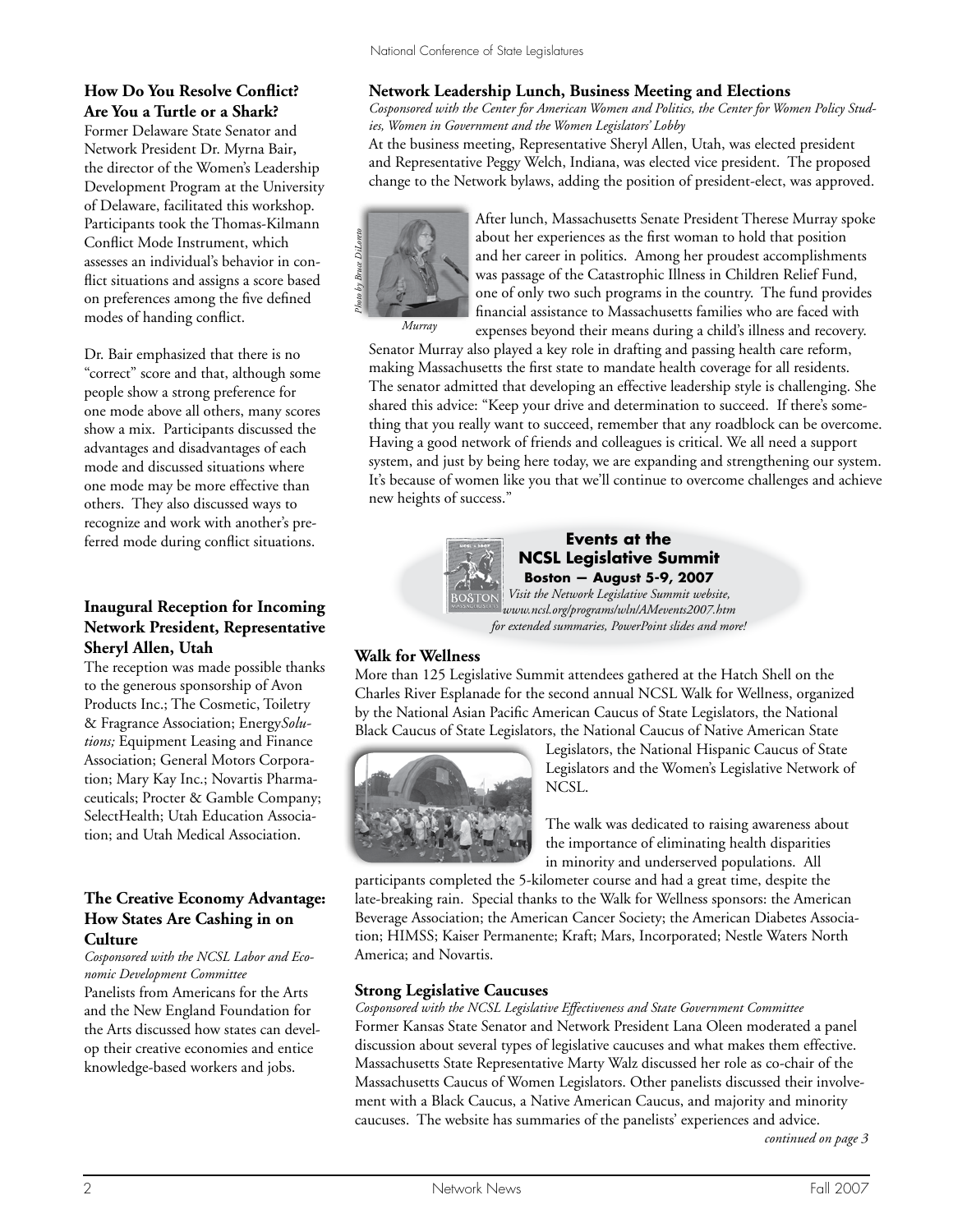# **Advisory Council Corner**

# **Representative Babette Josephs Receives Environmental Leadership Award**

Pennsylvania State Representative Babette Josephs, Philadelphia, has been named the recipient of the Clean Air Council's 2007 Environmental Leadership Award for her dedication to environmental issues. From her near-perfect lifetime record with the Pennsylvania League of Environmental Voters to her leadership in the House of Representatives to protect bar and restaurant workers from exposure to secondhand smoke, Representative Josephs is widely noted as a champion of Section 27 of the Pennsylvania Constitution. That section guarantees that, "The people have a right to clean air, pure water, and to the preservation of the natural, scenic, historic and aesthetic values of the environment." Throughout her 23-year service in the legislature, Josephs has championed numerous environmental initiatives, from fighting global warming to urging the federal government to ban the sale

#### **Women Legislators of Maryland Celebrates 35th Anniversary!**

The Maryland Caucus of Women Legislators, founded in 1972, will celebrate  $\frac{1}{2}$  by hosting the fifth annual Women's Classic on Jan. 8, 2008, in Annapolis. Register online

at www.womenlegislatorsmd.org, where you also can read the colorful history of the caucus.

> *If you're a member of the Board or Advisory Council and would like to share news about interesting legislation in your state, contact Katie Ziegler (303) 856-1514 or katie.ziegler@ ncsl.org.*

# **NCSL Legislative Summit** *from page 2*

#### **Lessons from End-of-Life Care**

*Cosponsored with the Center for American Women and Politics* Delaware State Senator Dori Connor moderated this session and shared her thoughts and experiences about the final hospitalization of her late husband, State Senator Robert Connor. Dr. Joanne Lynn, medical officer at the Centers for Medicare and Medicaid Services, discussed significant changes in the process of dying over the years. Alan Meisel, professor of bioethics and professor of law at the University of Pittsburgh, presented an overview of some major court cases involving end-of-life decisions. Thomas Murray, president of The Hastings Center, discussed bioethical issues legislators may wish to consider in end-of-life care policies.

and distribution of mercury in the United States. Josephs is the only member of the General Assembly who uses public transportation regularly; she does not drive nor even own a car. She also began a backyard composting program in her neighborhood that has since been expanded citywide. She is



*Josephs*

frequently involved in her local communities' efforts to improve area parks and expand green space throughout the city. "I am honored to be receiving this award," Josephs said. "Preserving our environment should be important to all people because of what it means for the future of our planet and our quality of life today. It is crucial to spread the message that there are many little things that everyone can do to make our world cleaner and greener."

**Louisiana Women's Caucus**

The Louisiana Legislative Women's Cau**cus is pleased to announce creation of the** Women of Excellence Awards to recognize and honor extraordinary women of excellence across the state for their achievements and contributions. These women personify excellence in their area of specialty, integrity, character, community service and professionalism. This year's categories are business, education and research, health and medicine, law and justice, volunteerism and civic involvement, and young woman of excellence (ages 16 to 23). Several women have been nominated in each category, and the awards will be presented at a February 2008 gala. For more information about the awards and nominees, visit http://llwc. louisiana.gov/.

#### **Women's Health Across the Lifespan: Your Source for Statistics, Snacks, Souvenirs and the Scoop on this Growing Policy Field**

Dr. Wanda Jones, director of the Office of Women's Health, U.S. Department of Health and Human Services, presented a summary of key women's health issues and discussed the importance of taking a holistic view of women's health. Four other panelists discussed how osteoporosis, cardiovascular disease, diabetes and cancer affect women and highlighted key points for policymakers to consider. After formal presentations, session attendees met individually with each organization to ask questions and receive information about their states.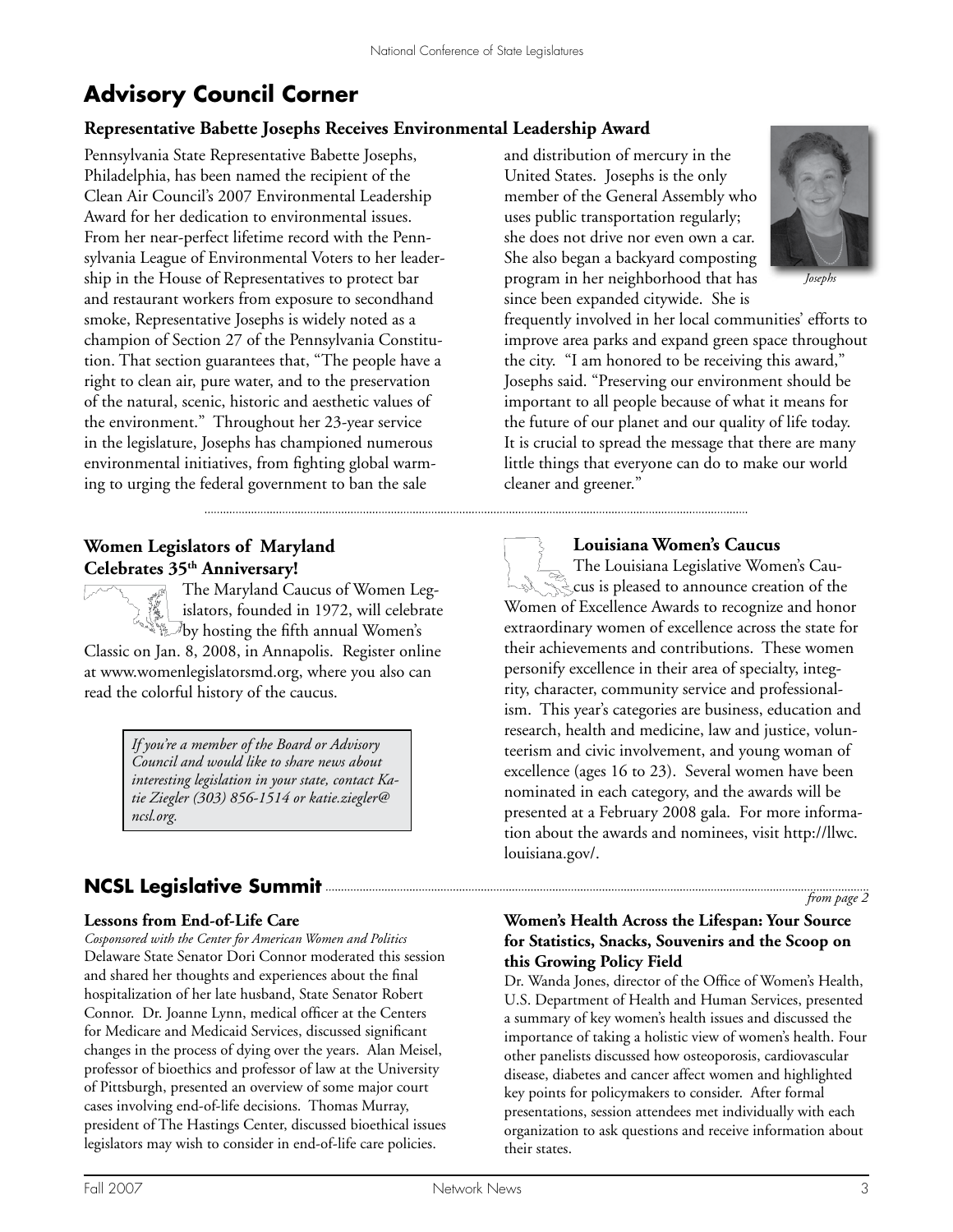### **Network Board Member Attends Opportunities for Working Families Meeting**

Indiana State Representative Peggy Welch, the Network president-elect, represented the board in June at NCSL's "Opportunities for Working Families" meeting. The two-day seminar included a distinguished lineup of speakers and drew teams of legislators from 10 states. Session topics included asset-building strategies, the role of community organizations in family economic success (using the example of the Southern Good Faith Fund in Arkansas), small business development, building a 21<sup>st</sup> century workforce, the importance of financial education, and the high costs of being poor.

The schedule included structured time for the state teams to discuss strategies to improve family economic success. During those times, Representative Welch met with members from the National Asian Pacific American Caucus of State Legislators, the National Black Caucus of State Legislators, and the



# **STATE LEGISLATURES**

#### *State Legislatures* **Online**

Don't forget to check your favorite *State Legislatures*  magazine articles online! Next time you're online, bookmark www.ncsl.org/magazine.

Not only can you read this month's articles in *State Legislatures* magazine, you also can link to NCSL's The Buzz, where you can listen to podcasts on the latest issues affecting your state, or catch up on daily news clippings by linking to GrassCatcher.

At www.ncsl.org/magazine, you also can give feedback to our *State Legislatures* articles or post your opinion on our blog at The Thicket.

*State Legislatures* magazine is your source for the latest policy news, timely features, legislative cyber communities, and articles that could affect your legislature this session.

National Caucus of Native American State Legislators. Because the legislators represented several different states, they discussed broad issues that affect women and minorities and the common challenges of conveying the importance of those issues to the popula-



tion as a whole. The group agreed on the necessity of using effective "messaging" strategies as they talk about the issues, one of which is to analyze an issue in terms of the economic benefits of action versus the economic costs of inaction. This approach can build long-term sustainability and support for policies that improve family economic success. The Network will continue to collaborate with NCSL's Annie E. Casey Partnership on Family Economic Success and with the various caucuses to present programming and events that match this strategy. Listen to excerpts from the meeting at http://www.ncsl.org/magazine/working\_families.htm.





closure), a durable partnership of open communication and cooperation is invaluable. Related state legislative trends in the areas of compatible land use, clean energy, and overall partnerships are included. Order online at www.ncsl.org/bookstore.

**Women's legislative Network News** Published by the National Conference of State Legislatures 7700 East First Place—Denver, Colorado 80230—(303) 364-7700

**William T. Pound, Executive Director Katie Ziegler, Network Policy Associate** Special thanks to Leann Stelzer and Emily Rogers at NCSL for their help in preparing this edition of the *Network News*.

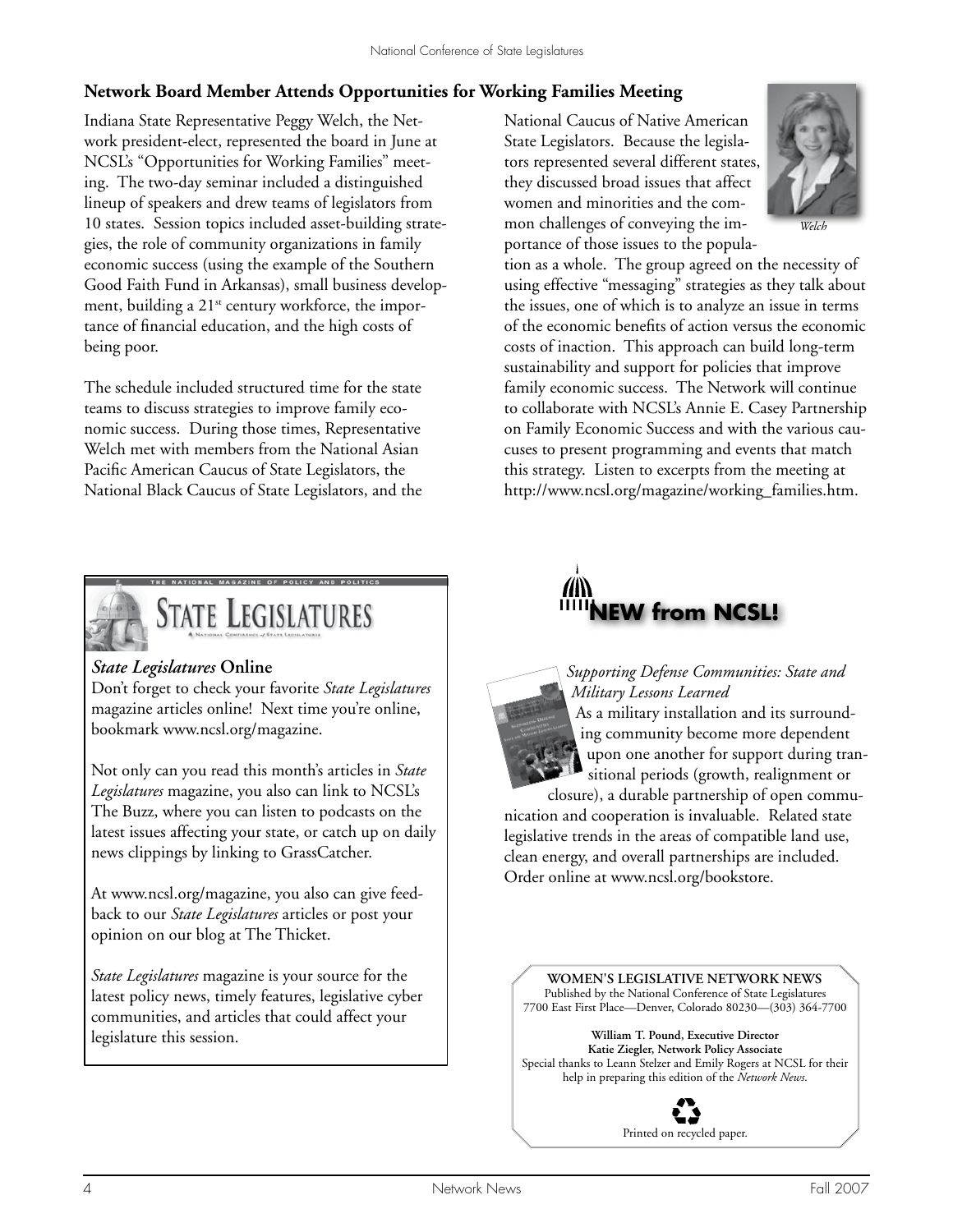# **We Couldn't Do It Without You!**

Alliance members are a vital part of the Network. We value our relationships with Alliance members and appreciate the support they provide to women legislators through the Network.

#### *Sponsor (\$5,000)*

- *•* AstraZeneca
- *•* ExxonMobil
- *•* Novartis
- *•* Wal-Mart Stores Inc.

#### *Partner (\$2,500)*

- *•* Kraft
- *•* Pfizer
- *•* Procter & Gamble
- *•* Sprint

#### *Contributor (\$1,000)*

- *•* 1-800 CONTACTS
- *•* Alticor
- *•* American Beverage Association
- *•* Daimler Chrysler
- Equipment Leasing and Finance Association
- *•* Hallmark Cards Inc.
- International Council of Shopping Centers Inc.
- *•* Johnson & Johnson
- Mary Kay Inc.
- Merck & Co. (Vaccine Division)
- *•* National Education Association
- *•* sanofi-aventis
- **State & Federal Communications**
- *•* Takeda Pharmaceuticals North America
- Waste Management

#### *Friend (\$500)*

- Anheuser Busch
- Aquila
- *•* Avon
- *•* Barr Laboratories
- *•* BMI
- The Cosmetic, Toiletry & Fragrance Association
- *•* Edison Electric Institute
- Energy Solutions
- *•* Pepco Holdings Inc.
- Polsinelli Shalton Flanigan Suelthaus PC
- SelectHealth
- UCLA State Government Relations
- Utah Education Association
- Utah Medical Association

# **Hello from the Alliance Chair**

#### Dear Alliance Members,

It was a pleasure to see so many of you at the NCSL Legislative Summit in Boston! As you are well aware, the Network hosted an excellent series of programs and events, all of which were well-attended by women legislators,



*Clark*

Alliance members and other friends. I'd like to thank each of you for your support and dedication that make the Network programming possible.

As we look ahead to 2008, please contact me or Katie Ziegler at any time with questions about the Network or suggestions for improving your experience as an Alliance member. Please remember the Network when planning your budgets–your contributions keep us strong! We hope to see you at a future NCSL meeting–you are always welcome at all Network events. The Spring Forum is April 24-26, 2008, in Washington, D.C., and the 2008 Legislative Summit is July 22-26 in New Orleans, Louisiana.

Thank you, again, for your commitment to promoting the participation, empowerment and leadership of women legislators.

Jacqueline Clark

Jackie Clark Client Services Director Polsinelli Shalton Flanigan Suelthaus P.C. (816) 360-4287 or jclark@polsinelli.com

**If you would like to receive future newsletters via e-mail or have a comment about what you would like to see in the** *Network News***, contact Katie Ziegler at (303) 856-1514 or katie.ziegler@ncsl.org**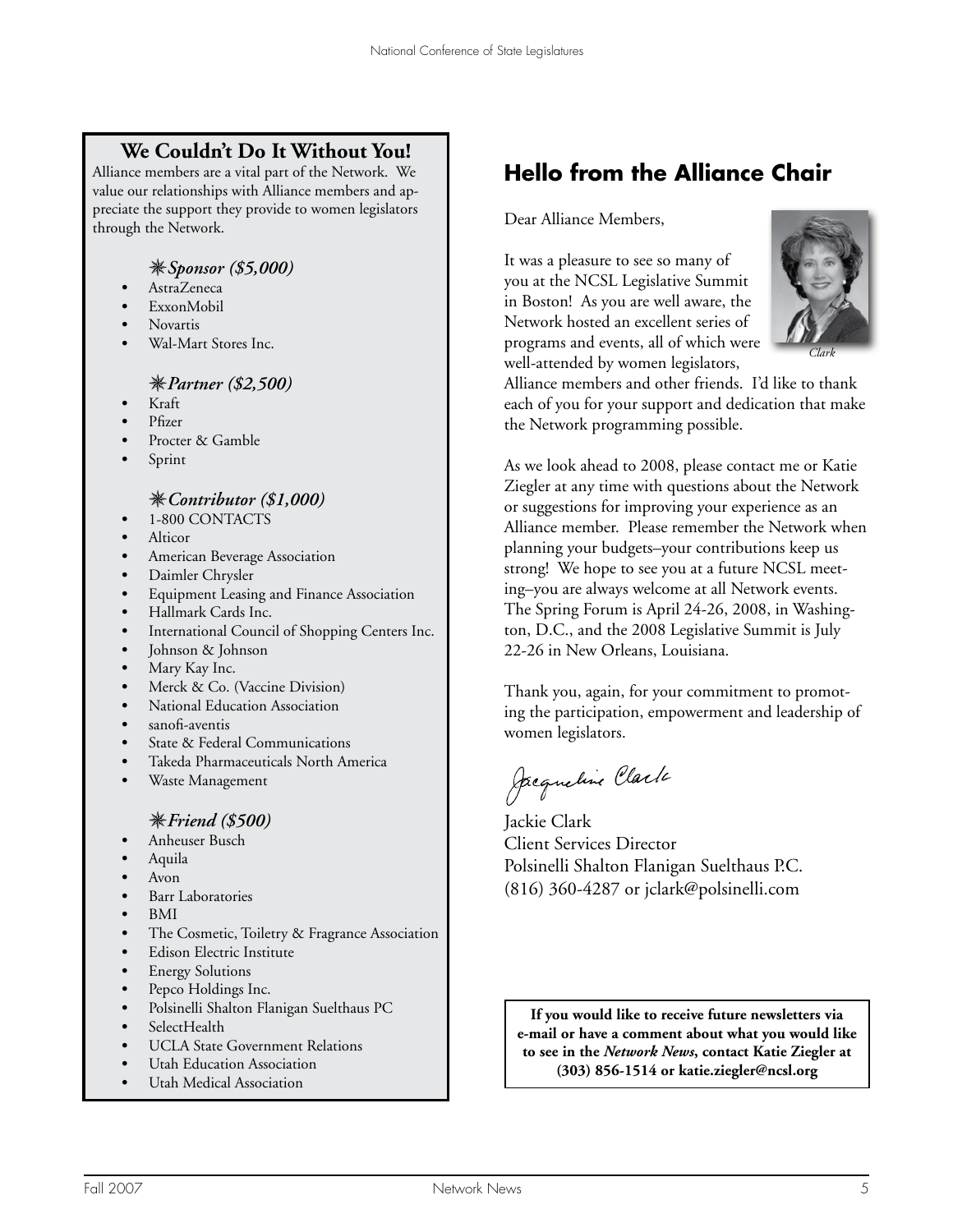# **Sharing Our Views**

*Sharing Our Views provides an opportunity for some of our most dedicated Alliance members to express their perspectives. If you would like to see your company's viewpoint included in the next edition, contact Katie Ziegler at (303) 856-1514 or katie.ziegler@ncsl.org* 

### **AstraZeneca's Commitment to Clinical Trials Diversity**



As America grows more diversewith nearly 25 percent of Ameri-

cans expected to be Latino and 15 percent to be African American by 2050<sup>1</sup>—it becomes increasingly important that physicians who lead clinical research trials mirror the country's racial and ethnic diversity. Since patients have different needs, more diverse clinical trial investigators can help ensure more personalized treatment options for patients. To address this issue, AstraZeneca, one of the world's largest pharmaceutical companies, has launched a prescription for progress involving African American and Latino physicians.

The country's Latino and African American populations are surging, a trend that the U.S. Census Bureau sees continuing through at least 2050. The number of U.S. Latinos exploded by 58 percent in the 1990s, while the African American population has soared almost 16 percent.<sup>2</sup> Ethnically diverse physicians continue to be underrepresented in clinical trial management, however.

Health care experts and leaders recognize that, for the nation's medical research system to continue to develop innovative medicines, the clinical trials that examine the efficacy and safety of medicines must represent our county's growing populations. The National Medical Association, which represents more than 30,000 African American physicians, and the Interamerican College of Physicians and Surgeons, a network of more than 39,000 Latino physicians, are leading the way. In partnership with AstraZeneca, they are providing their physicians with information and resources about how they can take an active role in managing clinical-trial studies and recruiting more minority consumers.

# **ExonMobil**

*Educating women and girls is a smart investment in development.*

Research shows that one of the most beneficial pro-development investments we can make today is funding educational and training opportunities for women and girls.

Such investments serve as a catalyst for societal development, leading to higher wages, more immunizations, better sanitation, and lower transmission and higher survival rates from infectious diseases such as malaria and HIV/AIDS. In Africa, for example, children of mothers who receive five years of primary education are 40 percent more likely to live beyond age five.

According to the World Bank, "Educating girls yields a higher rate of return than almost any other investment available in the developing world."

Partnering with Save the Children USA, the Centre for Development and Population Activities, USAID, UNICEF and other organizations, ExxonMobil launched its "Educating Women and Girls Initiative" in 2005.

This worldwide effort aims to expand educational opportunities for women and girls in the countries in which we operate by funding projects to construct new primary schools and make others safer and cleaner, to train teachers, to raise adult literacy, and to build vocational and management skills for women.

It also includes a comprehensive training and coaching program to strengthen the management skills and leadership abilities of women managers who are working in community organizations in developing countries.

Educating women and girls may seem like an unusual investment for an energy company, but it makes good business sense. By lifting living and health standards in our host communities, we strengthen the partnerships upon which our success and theirs depends.

*Opinions expressed on this page are those of the authors; NCSL and the Network do not endorse the views on this page.*

 $\overline{\phantom{a}}$ 

<sup>1. 2000</sup> U.S. Census. Available from http://www.census.gov/ main/www/cen2000.html.

<sup>2. 2000</sup> U.S. Census. Available from http://www.census.gov/ main/www/cen2000.html.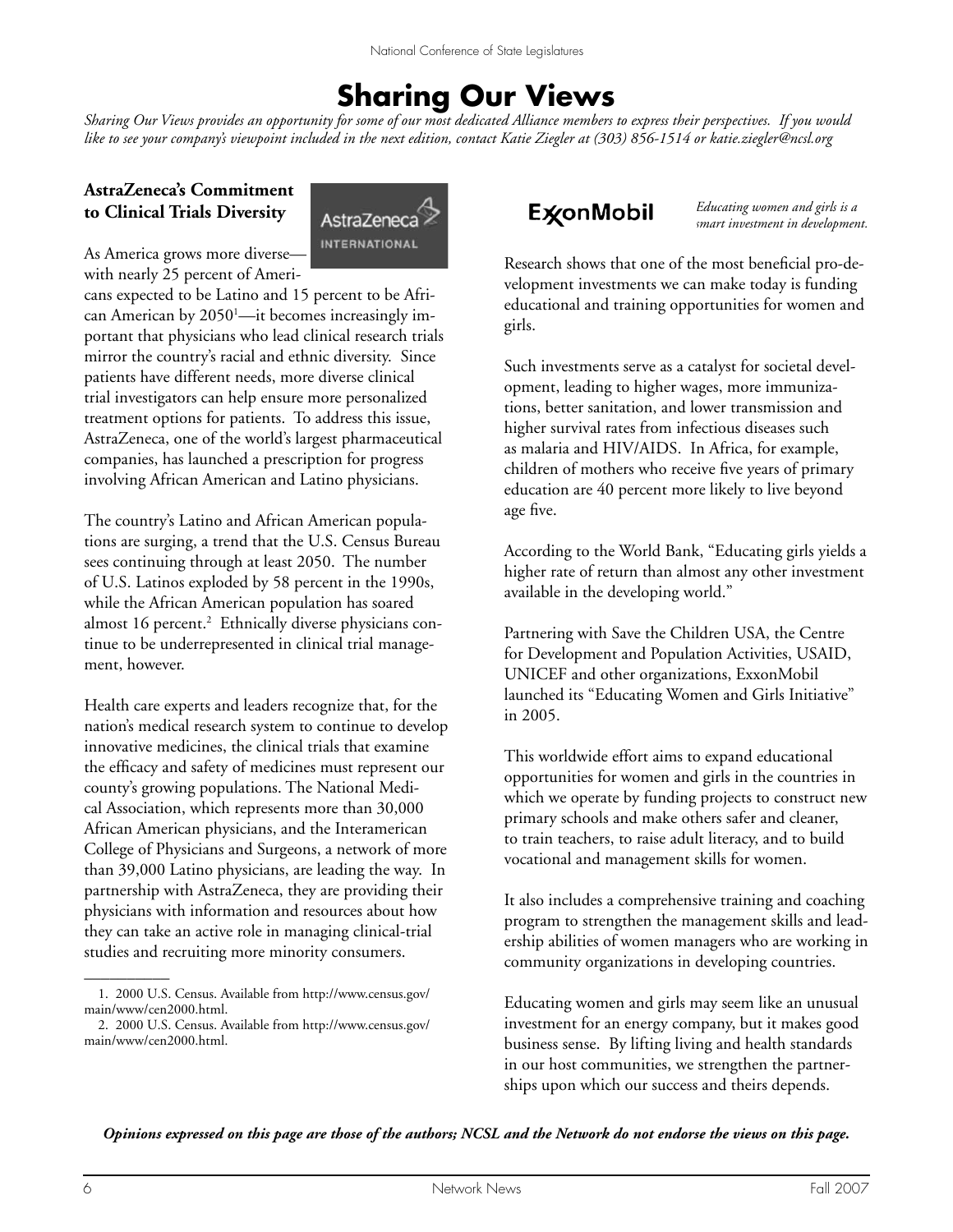# **Sharing Our Views**

#### **NOVARTIS: Heart On!**



On October 1, "Heart On!" brought stories of what's on the heart of women today to a stage of Lincoln Center in New York City. Created by the nonprofit organization Events of the Heart, "Heart On!" features outstanding female authors and actresses who tell the stories of women's hearts and heart disease. "Heart On" will tour the country as a nationwide theater tour/ awareness event highlighting women's heart disease. It will next grace the stage of The Geffen Theater Playhouse in Los Angeles on Feb. 18, 2008.

Events of the Heart is committed to providing a platform for women to receive the awareness, education and research they deserve about heart disease—their No. 1 health risk. Novartis Pharmaceuticals Corporation is pleased to be the founding grantor of Events of the Heart.

Founded by inspirational speaker, motivator and marketer Pamela Serure and noted film producer Carole Isenberg, Events of the Heart uses the powerful medium of theater to educate women about every aspect of heart disease, from prevention to recovery.

Events of the Heart was born from the experiences of Pamela, who has survived both triple bypass surgery and a heart attack. In her book, *Take It to Heart: The Real Deal on Women and Heart Disease,* Pamela brings to life her story and those of many other women who have battled heart disease.

To learn more about Events of the Heart and women, visit www.eventsoftheheart.org. For valuable information about women and heart disease, see www.hearthealthywomen.org.

Barbara Tombros Director, Alliance Development Novartis Pharmaceuticals Corporation

*Opinions expressed in this section are those of the authors; NCSL and the Network do not endorse the views in this section.* 

# **No States "Satisfactory" on Women's Health Report**

The latest in a series of triannual "report cards," *Making the Grade on Women's Health,* by the National Women's Law Center and Oregon Health and Science

University on the state of women's health in the United States was released in October. States were ranked in four categories: women's access to health care services; wellness and prevention; key conditions, which include rates of chronic disease and leading causes of death; and living in a healthy community, including poverty rates and educational attainment. The survey's

intent was not to pit states against one another, but to comprehensively review the national status of women's health. The publication offers detailed information about areas in which states are lacking and areas where new policies may help improve women's health in each state.

Overall, the United States was "unsatisfactory" in its progress toward meeting the Department of Health and Human Service's Healthy People 2010

goals. Although most policymakers agree that progress must be made toward achieving national health goals, strategies to do so vary. The report's recommendations go too far for some legislators, who may disagree with the authors on topics such as the value of insurance mandates or access to reproductive health services.

Massachusetts, Minnesota and Vermont received top rankings. Although they landed at the top, they received only a "satisfactory minus," highlighting the viewpoint expressed in the report card that the nation still has much ground to cover. No state received a "satisfactory" rank.

For more information, see http://hrc.nwlc.org/Default.aspx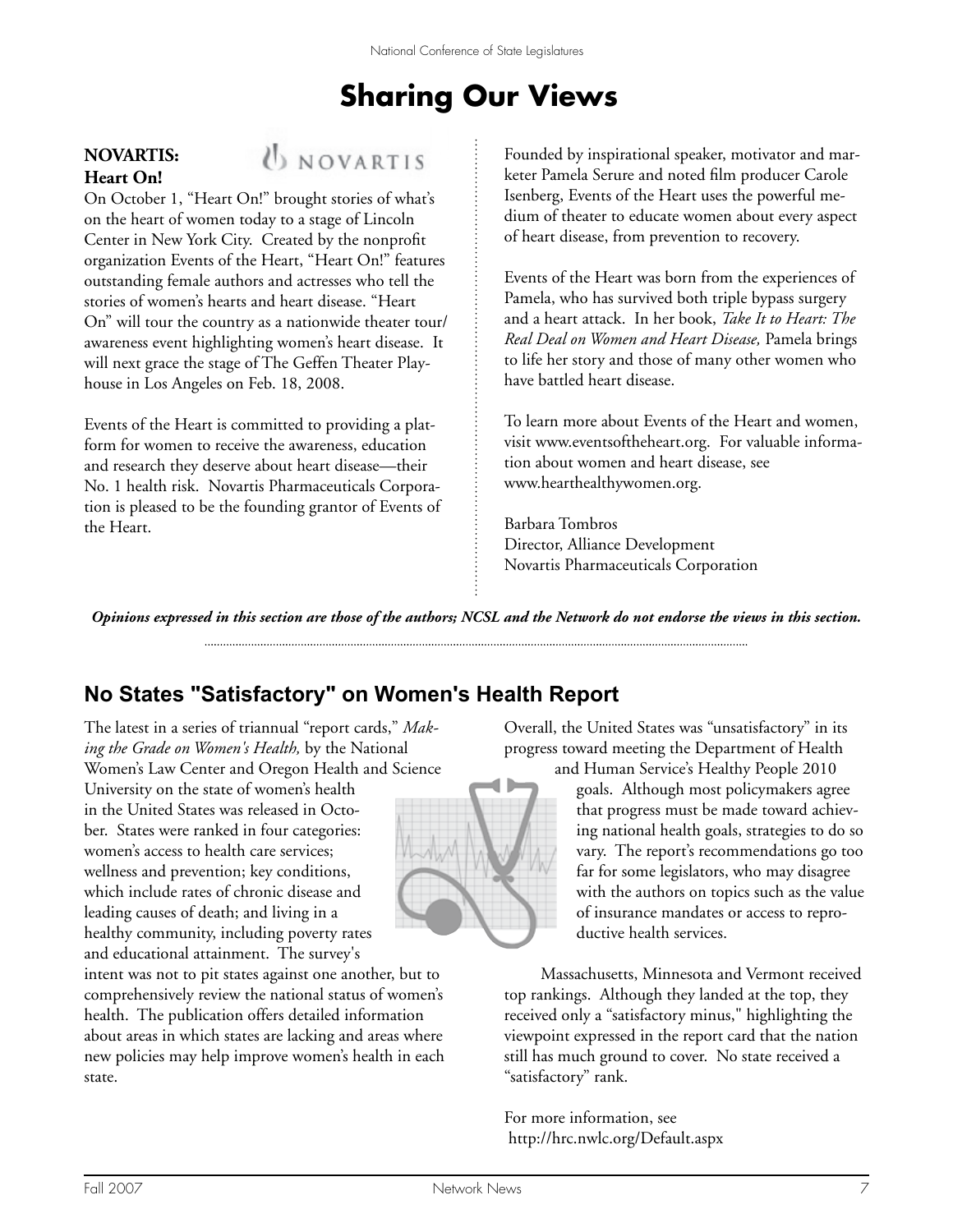# **Meet YOUR Board . . . . . . . . . . . . . . . . . . . . . . . . . .**



President Representative Sheryl Allen (R) Utah



President-Elect Representative Peggy Welch (D) Indiana



Vice President Representative Elsie Arntzen (R) Montana



Past President Representative Annie Kuether (D) Kansas

#### **Eastern Regional Members**



Representative Marjorie Smith (D) New Hampshire

> Senator Lois Snowe-Mello (R) Maine



### **Western Regional Members**



Representative Rosie Berger (R) Wyoming

Assemblywoman Kathryn McClain (D) Nevada

### **Midwestern Regional Members**



Representative Fran Amos (R) Michigan

> Senator Capri Cafaro (D) Ohio



### **At-Large Members**

Senator Dori Connor (R) Delaware



**Southern Regional Members**



Representative Helen Giddings (D) Texas

Representative Cecily Hill (R) Georgia



# **NOBEL Representative**



Senator Diana E. Bajoie (D) Louisiana

> More about the Network Executive Board is available at www.ncsl.org/ programs/wln/officers2007- 2008.htm.

# *We need you!*

The Women's Legislative Network Advisory Council has vacancies in several states (see chart on page 9.) Advisory Council members serve as liaisons between their states and the Network. The Network Advisory Council strives to be politically and geographically balanced. If you are interested in serving on the Advisory Council or you would like to nominate a fellow legislator, please send nominations to wln-info@ncsl.org. For more information, visit the Network Advisory Council website: www.ncsl.org/wln/ AdvBoard07.htm.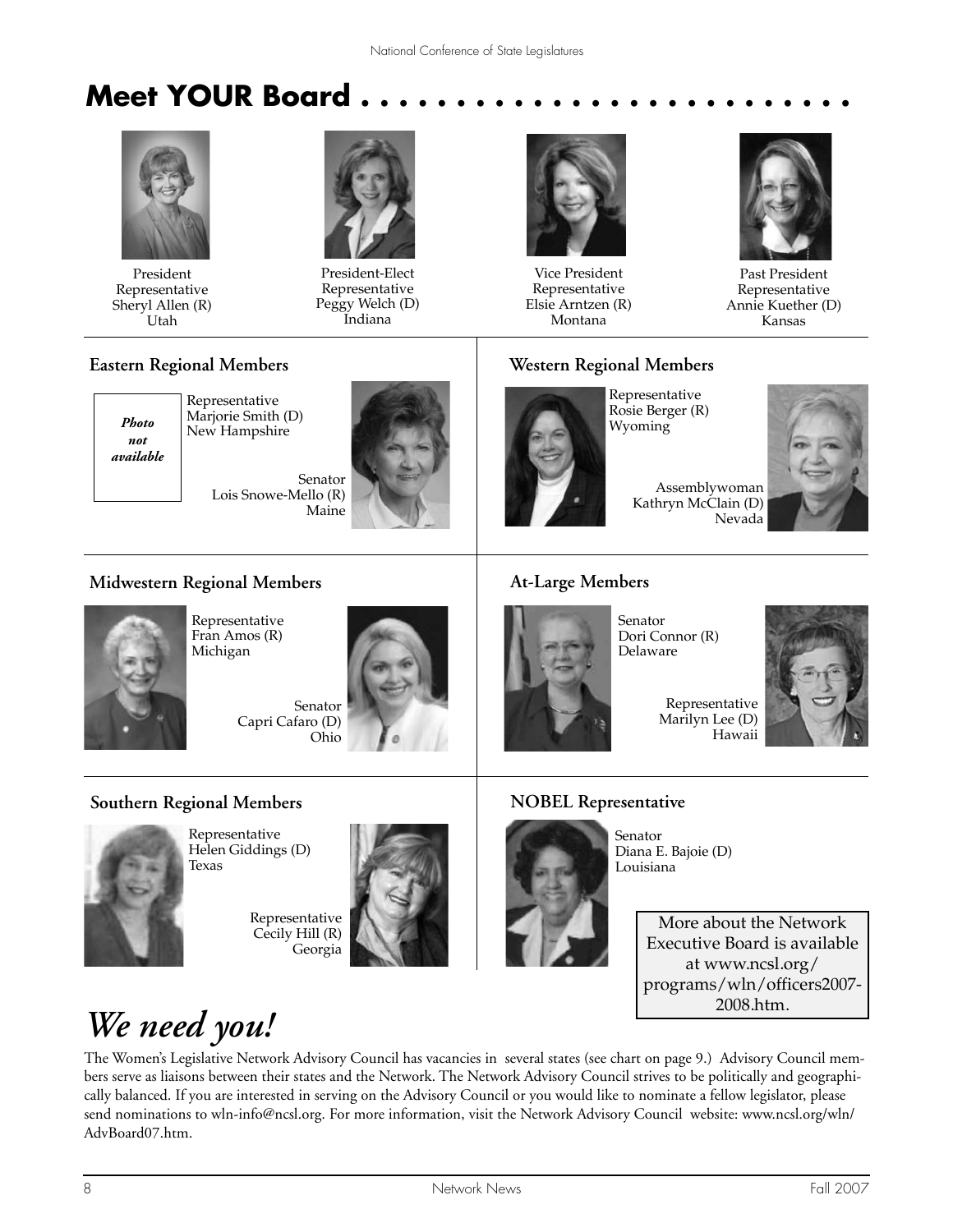## **Women's Legislative Network of NCSL** *Advisory Council (2007-2008)*

| State         | Title/Name                                  | Party |
|---------------|---------------------------------------------|-------|
| Alabama       | VACANT                                      | R     |
| Alabama       | Rep. Laura Hall                             | D     |
| Alaska        | Sen. Bettye Davis                           | D     |
| Alaska        | Sen. Lesil McGuire                          | R     |
| Arizona       | Rep. Lena Saradnik                          | D     |
| Arizona       | <b>VACANT</b>                               | R     |
| Arkansas      | Rep. Betty Pickett                          | D     |
| Arkansas      | Rep. Shirley Walters                        | R     |
| California    | Assy. Betty Karnette                        | D     |
| California    | <b>VACANT</b>                               | R     |
| Colorado      | Rep. Alice Borodkin                         | D     |
| Colorado      | <b>VACANT</b>                               | R     |
| Connecticut   | Sen Andrea Stillman                         | D     |
| Connecticut   | <b>VACANT</b>                               | R     |
| Delaware      | Sen. Patricia Blevins                       | D     |
| Delaware      | Rep. Nancy Wagner                           | R     |
| Florida       | Rep. Joyce Cusack                           | D     |
| Florida       | VACANT                                      | R     |
| Georgia       | Rep. Sharon Beasley-Teague                  | D     |
| Georgia       | <b>VACANT</b>                               | R     |
| Hawaii        | Sen. Suzanne Chun Oakland                   | D     |
|               |                                             | R     |
| Hawaii        | Rep. Colleen Meyer                          | D     |
| Idaho         | Rep. Donna Boe                              | R     |
| Idaho         | Rep. Maxine Bell                            | D     |
| Illinois      | Rep. Barbara Flynn Currie (Majority Leader) | R     |
| Illinois      | Rep. Elizabeth Coulson                      | D     |
| Indiana       | Rep. Terri Austin                           | R     |
| Indiana       | Sen. Connie Lawson (Majority Leader)        | D     |
| Iowa          | Rep. Pam Jochum                             |       |
| Iowa          | VACANT                                      | R     |
| Kansas        | Rep. Barbara Ballard                        | D     |
| Kansas        | Sen. Barbara Allen                          | R     |
| Kentucky      | Rep. Joni L. Jenkins                        | D     |
| Kentucky      | Rep. Susan Westrom                          | D     |
| Kentucky      | Sen. Elizabeth Tori                         | R     |
| Louisiana     | VACANT                                      | D     |
| Louisiana     | Rep. Kay Kellogg Katz                       | R     |
| Maine         | Rep. Hannah Pingree                         | D     |
| Maine         | VACANT                                      | R     |
| Maryland      | Sen. Delores Kelley                         | D     |
| Maryland      | Del. Shirley Nathan-Pulliam                 | D     |
| Massachusetts | Rep. Marie St. Fleur                        | D     |
| Massachusetts | Rep. Mary Rogeness                          | R     |
| Michigan      | Sen. Martha G. Scott                        | D     |
| Michigan      | VACANT                                      | R     |
| Minnesota     | Rep. Nora Slawik                            | D     |
| Minnesota     | Rep. Kathy Tingelstad                       | R     |
| Mississippi   | Rep. Jessica Upshaw                         | R     |
| Mississippi   | Sen. Alice Harden                           | D     |
| Missouri      | VACANT                                      | D     |
| Missouri      | Rep. Kathlyn Fares                          | R     |
| Montana       | Sen. Trudi Schmidt                          | D     |
| Montana       | Rep. Janna Taylor                           | R     |

| State               | Title/Name                     | Party |
|---------------------|--------------------------------|-------|
| Nebraska            | Sen. Vickie McDonald           | Χ     |
| Nebraska            | Sen. DiAnna Schimek            | X     |
| Nevada              | <b>VACANT</b>                  | D     |
| Nevada              | <b>VACANT</b>                  | R     |
| New Hampshire       | <b>VACANT</b>                  | D     |
| New Hampshire       | Rep. Phyllis Katsakiones       | R     |
| New Jersey          | Sen. Nia Gill                  | D     |
| New Jersey          | Assy. Loretta Weinberg         | D     |
| New Mexico          | Rep. Patricia Lundstrom        | D     |
| New Mexico          | Rep. Jeannette Wallace         | R     |
| New York            | Assy. Barbara Clark            | D     |
| <b>New York</b>     | <b>VACANT</b>                  | R     |
| North Carolina      | Rep. Beverly Earle             | D     |
| North Carolina      | Rep. Julia Craven Howard       | R     |
| North Dakota        | Rep. Nancy Johnson             | R     |
| North Dakota        | Rep. Lois Delmore              | D     |
| Ohio                | Rep. Tracy Maxwell Heard       | D     |
| Ohio                | <b>VACANT</b>                  | R     |
| Oklahoma            | Sen. Nancy Riley               | D     |
| Oklahoma            | <b>VACANT</b>                  | R     |
| Oregon              | Sen. Margaret Carter           | D     |
| Oregon              | Rep. Donna Nelson              | R     |
| Pennsylvania        | Rep. Babette Josephs           | D     |
| Pennsylvania        | <b>VACANT</b>                  | R     |
| Puerto Rico         | Sen. Luz Z Arce-Ferrer         | N     |
| Puerto Rico         | Sen. Velda Gonzalez-de Modesti | P     |
| <b>Rhode Island</b> | <b>VACANT</b>                  | R     |
| <b>Rhode Island</b> | <b>VACANT</b>                  | D     |
| South Carolina      | Rep. Gilda Cobb-Hunter         | D     |
| South Carolina      | Sen. Linda Short               | D     |
| South Dakota        | Rep. Margaret Gillespie        | D     |
| South Dakota        | Rep. Joni Cutler               | R     |
| Tennessee           | <b>VACANT</b>                  | D     |
| Tennessee           | Rep. Beth Halteman Harwell     | R     |
| Texas               | Rep. Ruth McClendon            | D     |
| Texas               | Rep. Linda Harper-Brown        | R     |
| Utah                | Rep. Karen Morgan              | D     |
| Utah                | <b>VACANT</b>                  | R     |
| Vermont             | VACANT                         | D     |
| Vermont             | <b>VACANT</b>                  | R     |
| Virginia            | Sen. Yvonne Miller             | D     |
| Virginia            | Sen. Patricia Ticer            | D     |
| Virginia            | Sen. Mary Margaret Whipple     | D     |
| Washington          | Sen. Karen Fraser              | D     |
| Washington          | <b>VACANT</b>                  | R     |
| West Virginia       | Del. Bonnie Brown              | D     |
| West Virginia       | Sen. Donna Boley               | R     |
| Wisconsin           | VACANT                         | D     |
| Wisconsin           | VACANT                         | R     |
| Wyoming             | Rep. Mary Throne               | D     |
| Wyoming             | <b>VACANT</b>                  | R     |

*Names that are italicized are legislators who have been nominated to serve on the Network Advisory Council, but have not been confirmed by the Network Executive Board.*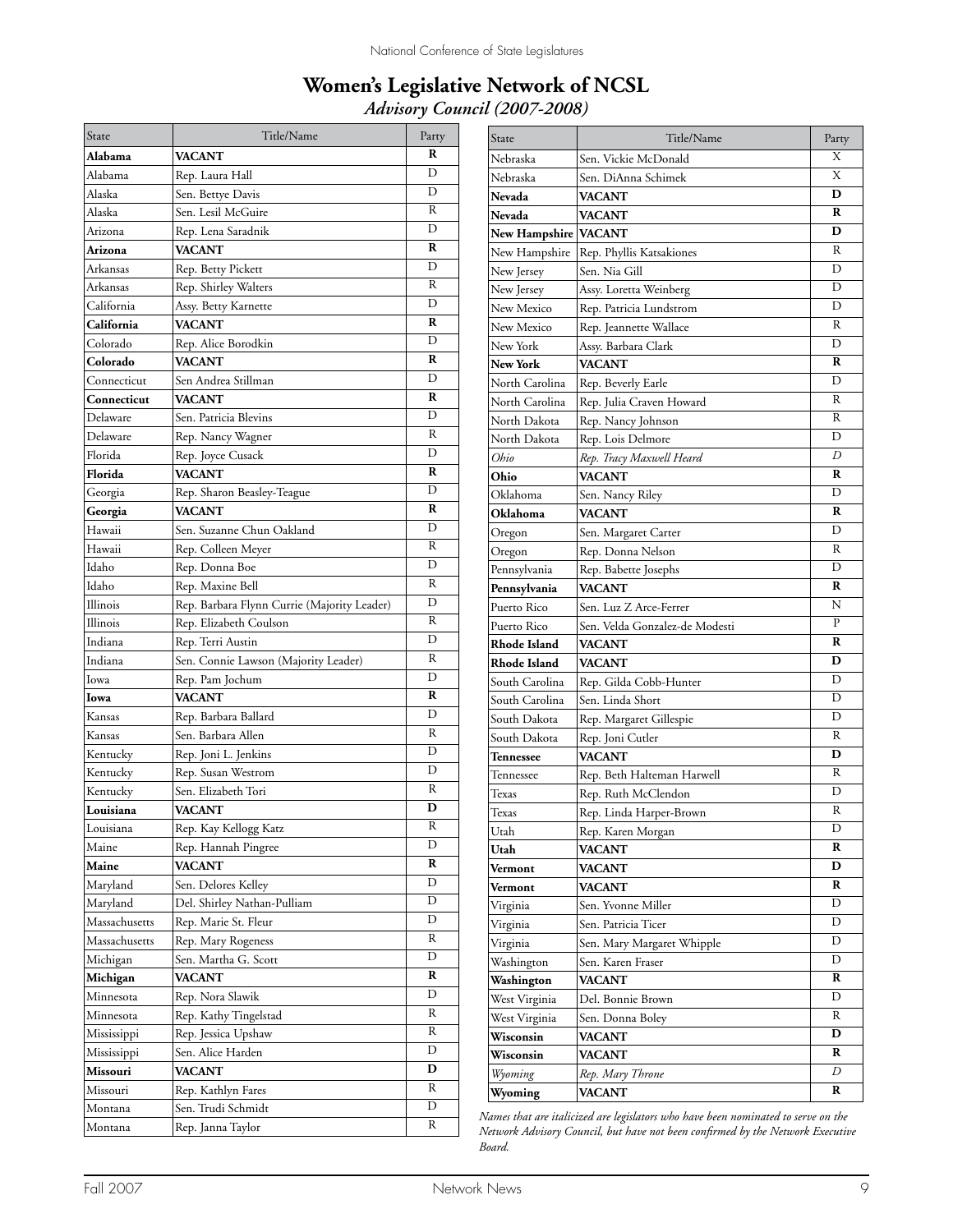# **WINGS Announcements**

Women in Informal Networking Groups (WINGS) is an interactive network of national organizations that serve women legislators in a variety of capacities. These organizations have joined to share information and resources and to work together on leadership, education, training and development to empower legislative women throughout the nation. Participating organizations include:

- Center for American Women and Politics (www.cawp.rutgers.edu)
- Center for Policy Alternatives (www.stateaction.org)

The National Organization of Black Elected Legislative Women (NOBEL/Women) hosted the 2007 inaugural and reception for its newly elected national president, Oregon Senate President Pro Tempore Margaret Carter, and her executive board members on Oct.

NOBEL/Women's newly elected executive board

• National Vice-President: Louisiana State Senator

• National Secretary: Georgia State Representative

• National Parliamentarian: Arkansas State Senator

• National Financial Secretary: Wisconsin State Representative Annette "Polly" Williams • National Treasurer: Alaska State Senator Bettye

• 2<sup>nd</sup> National Vice-President: Michigan State Senator

- Center for Women Policy Studies (www.centerwomenpolicy.org)
- National Order of Black Elected Legislative Women (www.nobelwomen.org)

**NOBEL Women Elect New Officers**

26, 2007, in Portland, Ore.

Sharon Weston Broome

Sharon Beasley-Teague

Irma Hunter Brown

Martha G. Scott

members are:

Davis

- National Women's Political Caucus (www.nwpc.org)
- Women in Government (www.womeningovernment.org)
- The Women Legislators' Lobby (www.willwand.org)
- Women's Legislative Network of NCSL (www.ncsl.org/wln/)
- National Chaplain: North Carolina State Representative Earline W. Parmon



- • Immediate Past President: Louisiana State Senator Diana E. Bajoie
- • President Emeritus: California Congresswoman Diane Watson
- • National Regional Coordinator: Kansas State Representative Barbara Ballard
- • Region 1: Florida State Senator Arthenia L. Joyner
- • Region 2: New Hampshire State Representative Claire Clarke
- • Region 3: Illinois State Representative Karen A. Yarbrough
- • Region 4: Oregon State Senator Jackie Winters

The national executive director is retired Colorado State Senator Gloria Travis Tanner. Senator Carter and the executive board will serve from 2007-2009, focusing on "engaging our membership" in all of NOBEL/ Women activities and moving forward as the new leaders of NOBEL/Women.

#### **CWPS Holds Foreign Policy Institute**



The Center for Women Policy Studies convened its seventh annual *Foreign Policy Institute for State Legislators* in September. The Class of 2007 learned about the effects of U.S. foreign policy on women

around the world from a faculty of experts on such issues as international trafficking of women and girls, reproductive rights and health, the women's HIV/ AIDS epidemic, women and climate change, women in conflict and post-conflict settings, violence against women as a weapon of war, and much more.

Legislators also met with Senator Richard Lugar (R-Ind.), ranking member of the U.S. Senate Foreign Relations Committee, and with several members of the U.S. House of Representatives—Congresswomen Lynn Woolsey (D-Calif.), Gabrielle Giffords (D-Ariz.), and Kathy Castor (D-Fla.), and Congressmen Ed Pastor (D-Ariz.), G.K. Butterfield (D-N.C.), and Michael Honda (D-Calif.). To learn more, contact LWolfe@ centerwomenpolicy.org.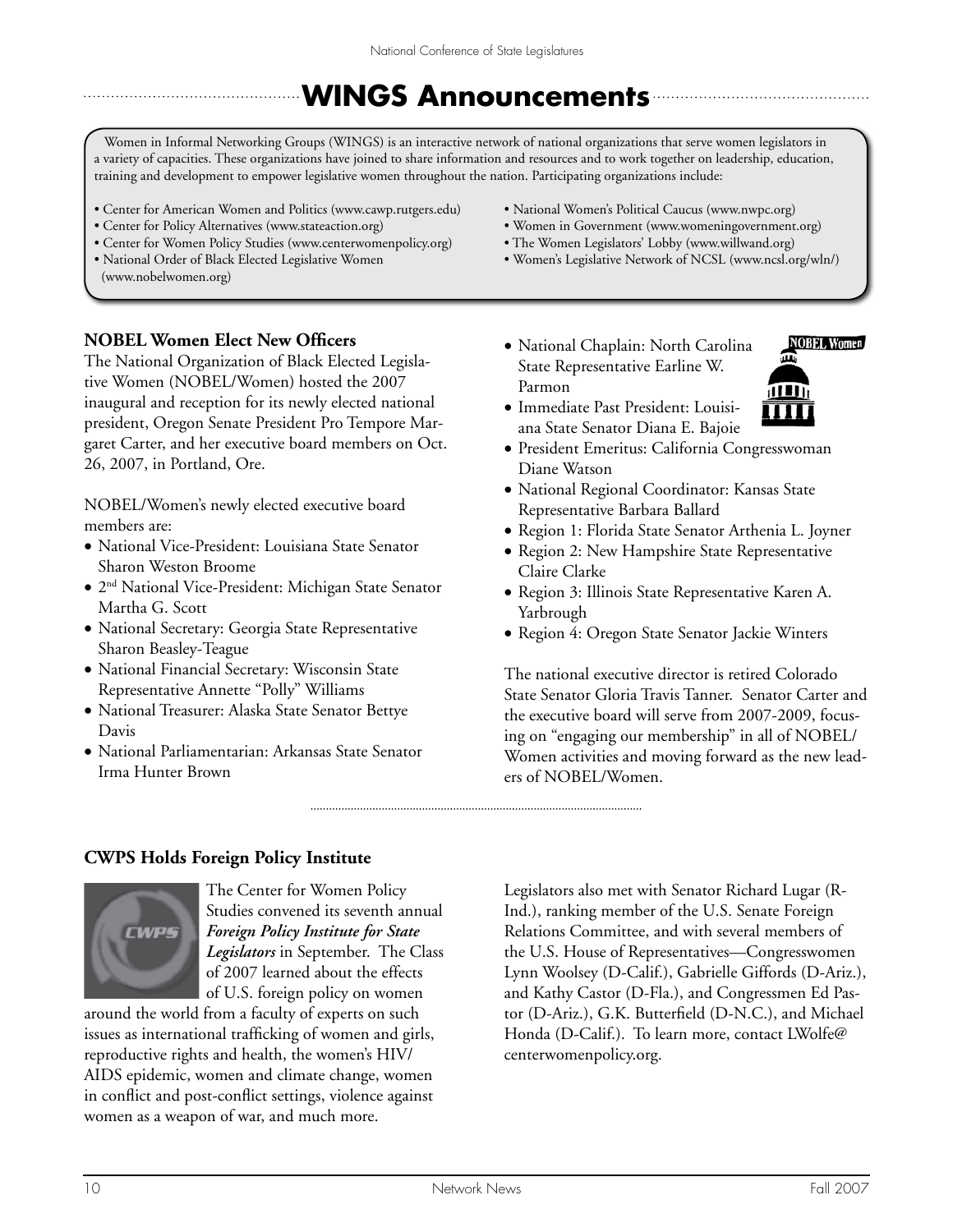# **CAWP Asks for Survey Help**



We know you receive many questionnaires

and surveys, but please take special note of this one! The Center for American Women and Politics (CAWP), long the premiere source of nonpartisan research and information about U.S. women's political participation, is conducting a new survey aimed at understanding who legislators are, why they run, and what motivates them. The study is funded by a grant from the Barbara Lee Family Foundation, with additional support from many foundations and individual donors.

Comparing samples of women and men in state legislatures, CAWP will update findings from a similar study conducted in 1982 and shed new light on women's routes to public office.

The survey will take only a few minutes of your time, but your participation is vital to ensuring a complete picture of women's routes to elective office. When you receive that CAWP (a unit of the Eagleton Institute of Politics at Rutgers, The State University of New Jersey) envelope in the mail in mid-January, please respond right away! For more information, contact Debbie Walsh at walsh@rci.rutgers.edu.

### **Opportunity for Teen Girls**

Know a teen girl who's excited about politics? Election Year 2008 is a great time for her to apply for Pathways to Politics, a two-week summer program for 40 girls from across the nation who have completed 10th grade by July 2008. Based at the Center for American Women and Politics (CAWP), a unit of the Eagleton Institute of Politics at Rutgers University, the program offers girls the opportunity to meet leaders in politics, government and public policy; learn valuable skills; discover women's political history; and explore the connection between community service and politics. Contact Kathy Kleeman at CAWP for more details (kleeman@rci. rutgers.edu, (732) 932-9384, ext. 231).

# **WiLL Holds National Conference**



The Women Legisla-

tors' Lobby convened 250 state legislators and community leaders at its biennial national conference, "Women at the Table of Power." Appropriately, newly elected Congresswoman Laura Richardson welcomed us to Washington, reflecting on her service as a California State Assemblywoman and her commitment to making a difference in the national halls of power.

Women were inspired and uplifted by the studies and stories of those who have "walked the walk." Iraq war veteran Sgt. Carolyn Schapper brought sobering news of the health needs of those who are returning from overseas. Page Gardner of *Women's Voices. Women Vote* highlighted the concerns of the nation's growing number of single women. Celinda Lake brought the latest surveys on attitudes among women voters on peace and security issues.

Jane Fonda, honored for "Keeping the Faith," was joined by author Ellen Bravo and newswoman Carole Jenkins in amplifying the voices and concerns of women in the workplace and the media.

The conference concluded on a note of shared commitment to provide greater opportunities for training and equipping women to work effectively and to expand the number and influence of women at the tables of power. Legislators are invited to contact WiLL president, Georgia Senator Nan Orrock; WiLL program director, Trisha Beck; and Christina Cernansky at WiLL (will@wand.org) for information about future opportunities.

**CHECK OUT THE NETWORK WEBSITE:**

**www.ncsl.org/wln**